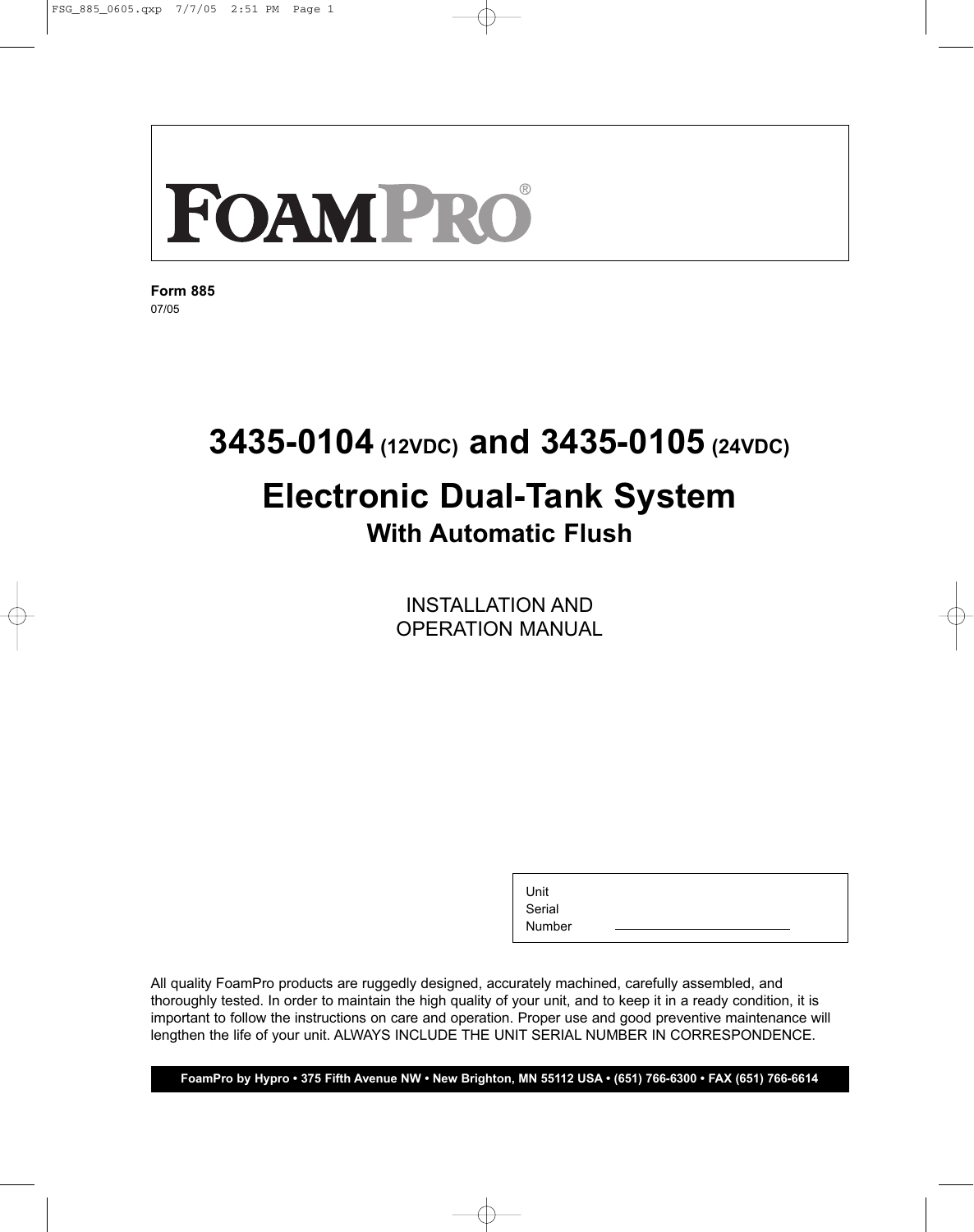### **Electronic Dual-Tank**

**Installation and Operation Manual** 

## **TABLE OF CONTENTS**

| <b>SECTION</b><br><b>PAGE</b> |  |  |
|-------------------------------|--|--|
|                               |  |  |
|                               |  |  |
| $\mathbf{3}$                  |  |  |
|                               |  |  |
|                               |  |  |
|                               |  |  |
|                               |  |  |
| 8                             |  |  |
|                               |  |  |
|                               |  |  |
|                               |  |  |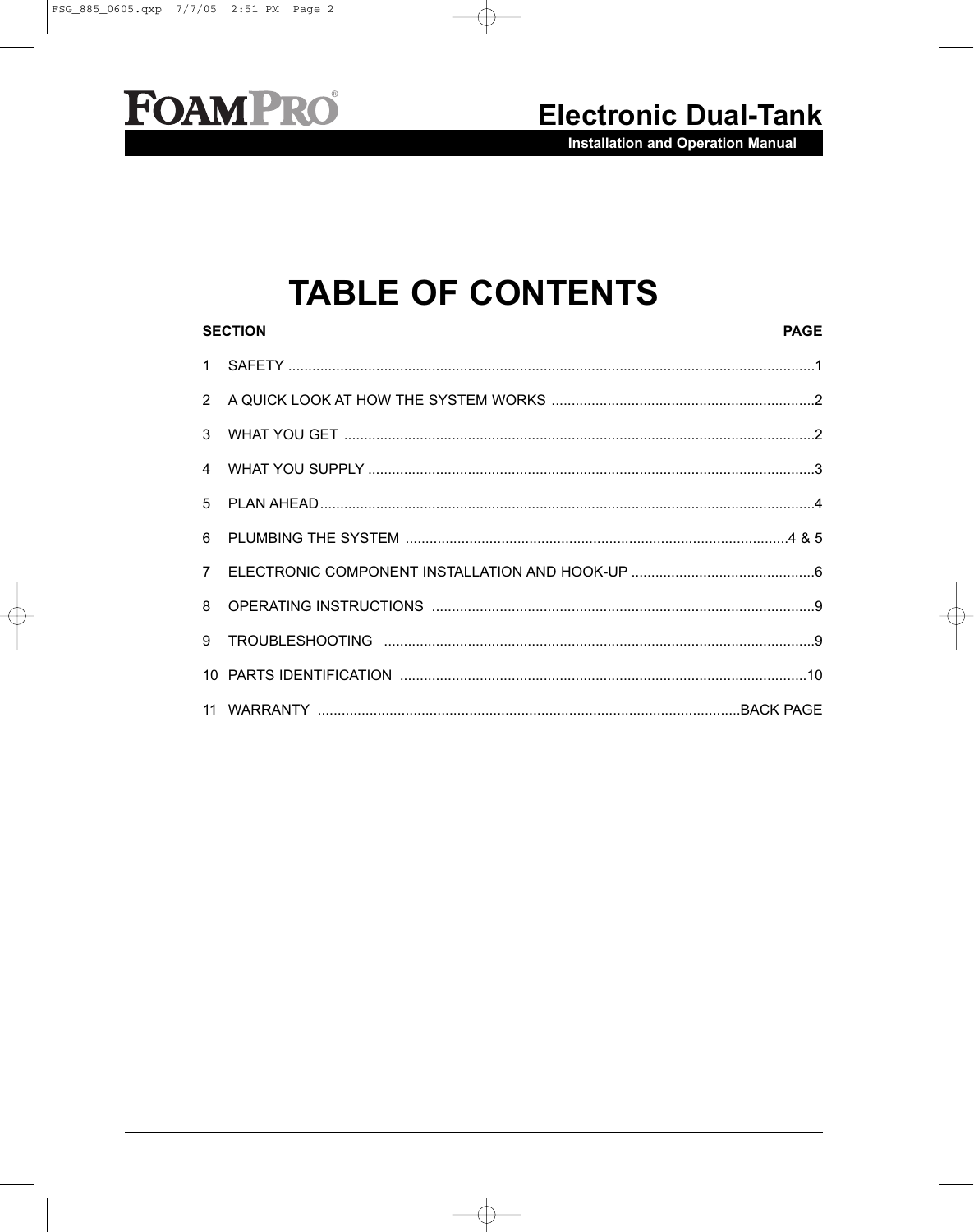**Installation and Operation Manual**



*Please read all of the following safety precautions and follow them carefully. They are important to the prevention* **1** *of personal injury or damage to the equipment.*

- 1. **Always disconnect the power source** before servicing any part of the Dual-Tank system.
- 2. **Release all pressure** within the system before servicing any of its component parts.
- 3. **Drain all liquids** from the system before servicing any of its component parts.
- 4. **Check all hoses** for weak or worn conditions monthly. Make sure that all connections and fittings are tight and secure.
- 5. **Use inlet pipe**, hose, and fittings—from the foam tanks to the selector valve—that are rated for 23 inches Hg vacuum (584 mm Hg) and 50 psi (3 BAR) pressure and are compatible with foam agents.
- 6. **Use inlet pipe**, hose and fittings: — from the selector valve to the inlet of the foam pump.
	- and from the flush line connector to the flush solenoid on the selector valve.

Use inlet pipe, hose and fittings that are rated at or above the maximum pressure (400 psi minimum) rating at which the water pump system may operate.

- 7. **Any electrical system** has the potential to cause sparks during service. Eliminate explosive or hazardous environments during service/repair.
- 8. **The components and fittings** used in this system must be compatible with the foam concentrates used and pressures at which the pump system operates.
- 9. **CAUTION:** Do not operate the system at or above a temperature of  $160^{\circ}$  F (71 $^{\circ}$ C).
- 10. **CAUTION:** Make sure the electrical source of power for the unit is a constant 12-volt (3435-0104) or 24-volt (3435- 0105), negative ground DC system.
- 11. **CAUTION:** Periodically inspect all foam pump and all system components. Perform routine preventive maintenance as required.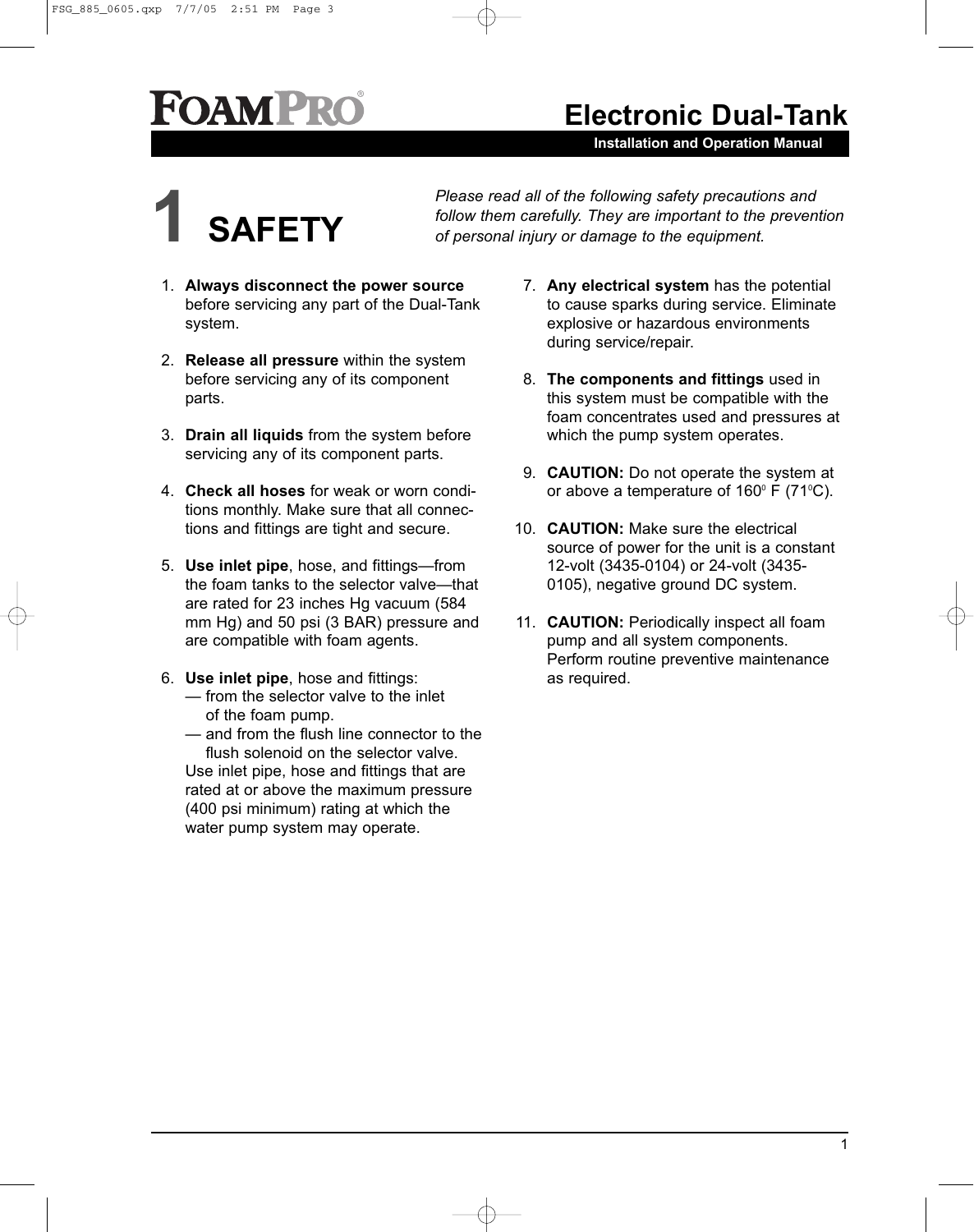## **Electronic Dual-Tank**

**Installation and Operation Manual**

# **A QUICK LOOK AT HOW 2 THE SYSTEM WORKS**

The electronic Dual-Tank system allows for the connection of two foam reservoirs into your FoamPro Foam Proportioning System. The system provides an interface with the main system controller and a flush position.

The interface with the system controller supplies Dual-Tank calibration and Dual-Tank injection rates. The Dual-Tank calibration allows accurate calibration of each foam concentration tank separately and automatic switching of that calibration when changing tanks. The Dual-Tank injection rate allows the presetting of the defaulted injection rate for each foam concentrate tank. This feature will also automatically switch when changing tanks.

The electronics provide an automatic 8-second flush when switching from one tank to another. When the selector is left in the flush position (center position), water discharge pressure is

open to the suction of the foam pump for approximately 1 minute. Since the discharge of the foam pump is piped to the water discharge, flushing action will take place when the foam pump is run until it is switched to either A or B tank.

The system comes with a placard, switch, lights that indicate which tank is being used, and a 20 foot interface cable. The cable allows the usage of the Dual-Tank calibration and defaulted injection rate features in the system controller. An optional flush indicator lamp may be wired into the system to provide positive indication that the flush or off position has been selected.

A low-level tank sensor must be provided for each foam concentration reservoir. The internal switches will signal the system controller when the tank being used is low or out of foam concentrate. The tank not being used is not monitored for low concentrate.



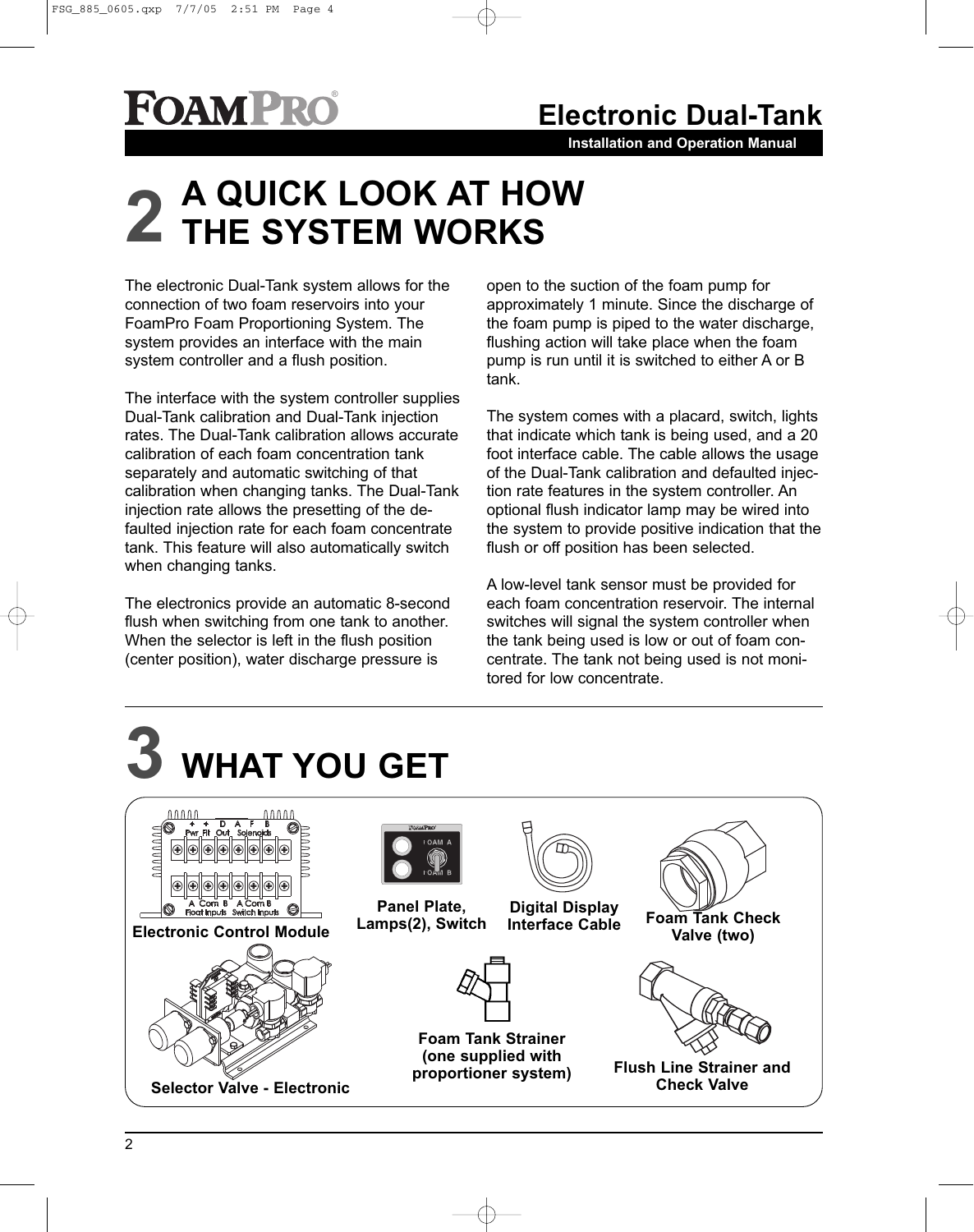**Installation and Operation Manual**

### **OPTIONAL SYSTEM ACCESSORIES AVAILABLE**



# **4 WHAT YOU SUPPLY**

#### **ITEMS NEEDED:**

- 1. Shut-off valves, quarter turn, 1" NPT (two), (brass or stainless steel)
- 2. Pipe tee, to suit water pipe and flush line size
- 3. Low pressure, clear suction hoses (1" minimum inside diameter)
- 4. Foam tanks (two) size to customer's specifications.
- 5. High pressure hose

#### **FOAM TANK TO INTAKE OF FOAM PUMP**

Fittings and hoses from the foam tank to the inlet of the selector valves will need to be supplied by the installer. Use 1" inside diameter hose. Use components that are rated for 23 inches (584 mm) Hg and 50 psi (3 BAR)

working pressure. Hose from the selector valve to the foam pump should be at least 400 psi (28 BAR) or greater capacity to withstand the water pressure of the water pump during flushing. All hoses and fittings must be compatible with the foam concentrates that will be used.

#### **NOTES:**

NFPA requirement: A foam injection check valve is required in the foam pump discharge to prevent backflow of water into the foam concentrate injection system.

#### **SYSTEM WIRING**

Standard automotive 14 AWG wire may be used. It is recommended that wiring be bundled with wire ties and protected with loom.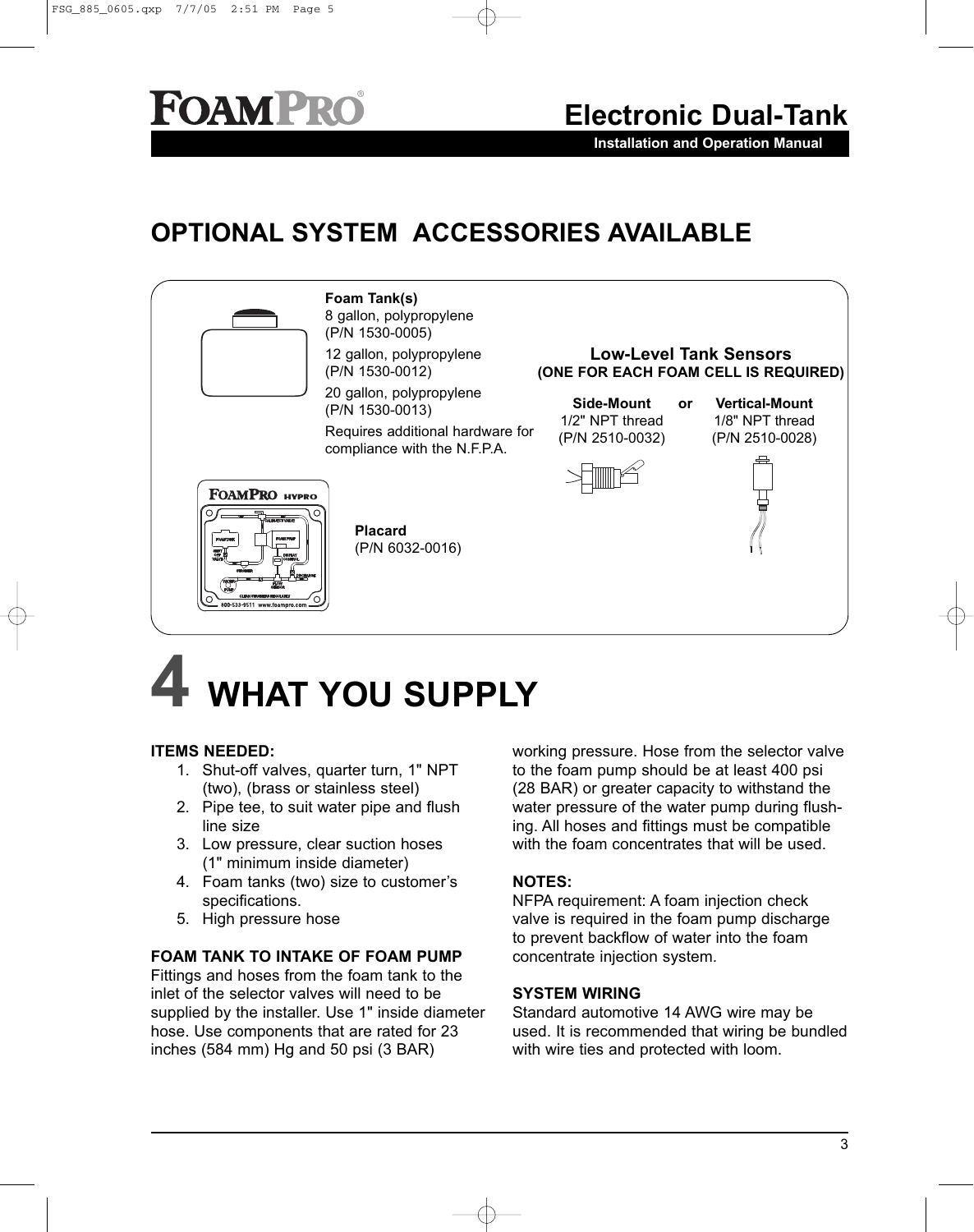**Installation and Operation Manual**

# **5 PLAN AHEAD**

Because of the potential differences in fire apparatus plumbing and foam system configuration, it is not practical to depict exactly how each FoamPro unit will be installed on a particular apparatus. Most of the information contained in the following sections, however, will apply to any situation.

**Read these sections thoroughly. Plan and design where and how to install this equipment in the apparatus** *before beginning* **the actual installation.** The following diagrams provide guidelines for the location of the system components.



# **6 PLUMBING THE SYSTEM**

The system diagram on the following page shows the foam tank to foam pump inlet piping. Always use hose, fittings and pipe that are compatible with foam agents. Make all connections vacuum tight to ensure proper operation.

Mount the selector valve in a position to allow gravity feed from the foam tank through the valve and to the foam pump.

The flush and pressure relief solenoids require mounting so that the coils are vertical above

the valve portion of the valve (located on a horizontal plane). If the flush and pressure relief solenoids are removed from the main valve assembly, ensure that the valve port and coil orientation remain the same.

One (1) strainer is provided with the FoamPro System to be used for the flush line. Two (2) strainers and two (2) 1" check valves are provided with the Dual-Tank System and are to be used between the selector valve and the foam cells. One (1) 3/8" check valve is provided for the flush line.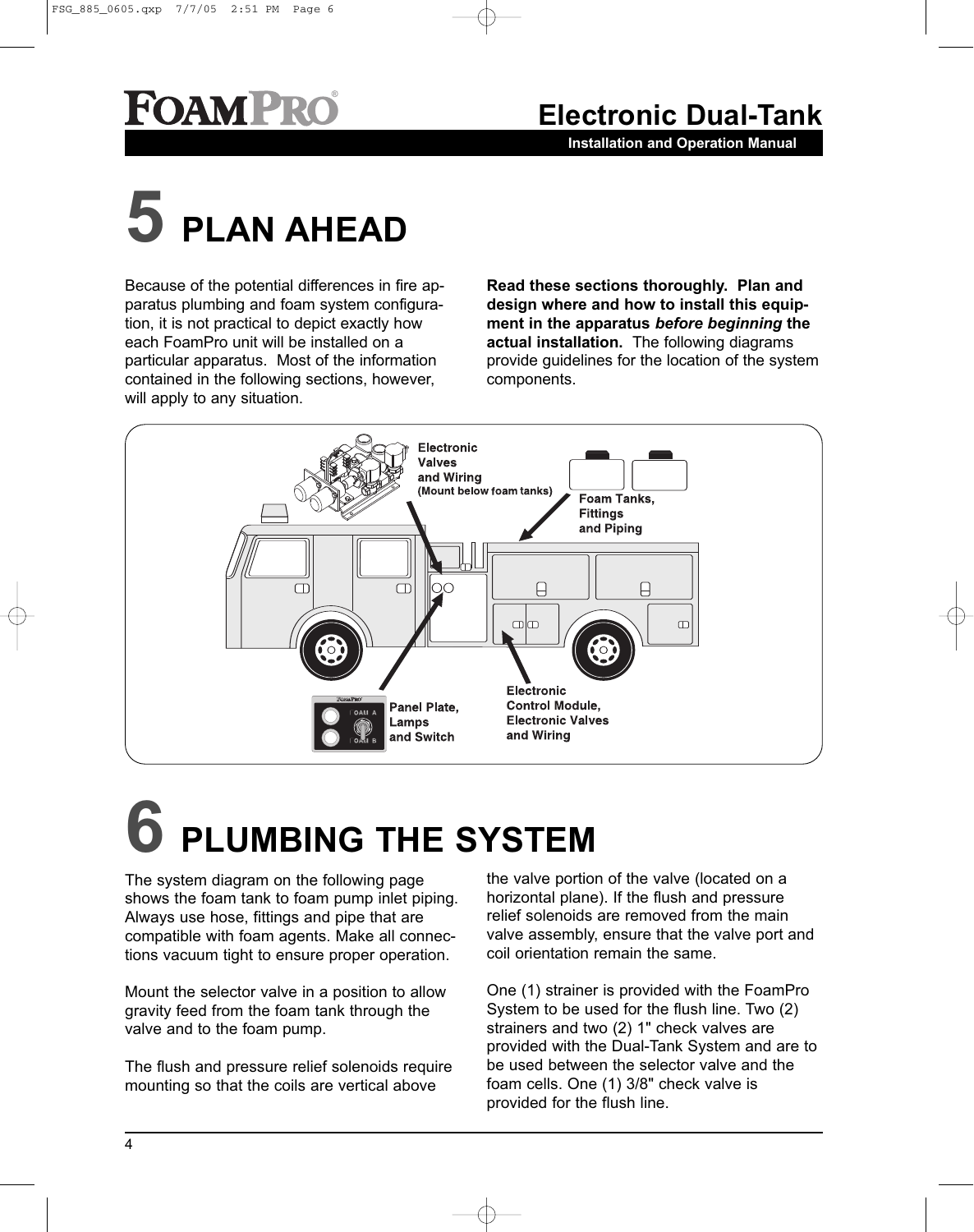#### **Electronic Dual-Tank**

**Installation and Operation Manual**

#### **DUAL-TANK FLUSH VALVE PLUMBING DIAGRAM**



#### **NOTES:**

- 1. Make sure the strainers are mounted in an accessible location because they require regular maintenance.
- 2. Low-pressure hoses and fittings from the foam tanks to the selector valve should be good for 23 inches (584 mm) Hg vacuum and 50 psi (3 BAR) working pressure. All other hoses should be rated for full discharge pressure of the main water pump [400 psig (28 BAR) minimum working pressure].
- 3. Hoses from each tank should be connected to the cylinder port on the solenoid valve housing. The flush line should always be connected to the attached solenoid valve.
- 4. All hoses in the above diagram are high pressure [400 psig (28 BAR) minimum working pressure] unless otherwise noted.
- 5. It is recommended that the low-pressure hose used on the foam suction be of clear construction so foam flow may be observed. See the diagram above.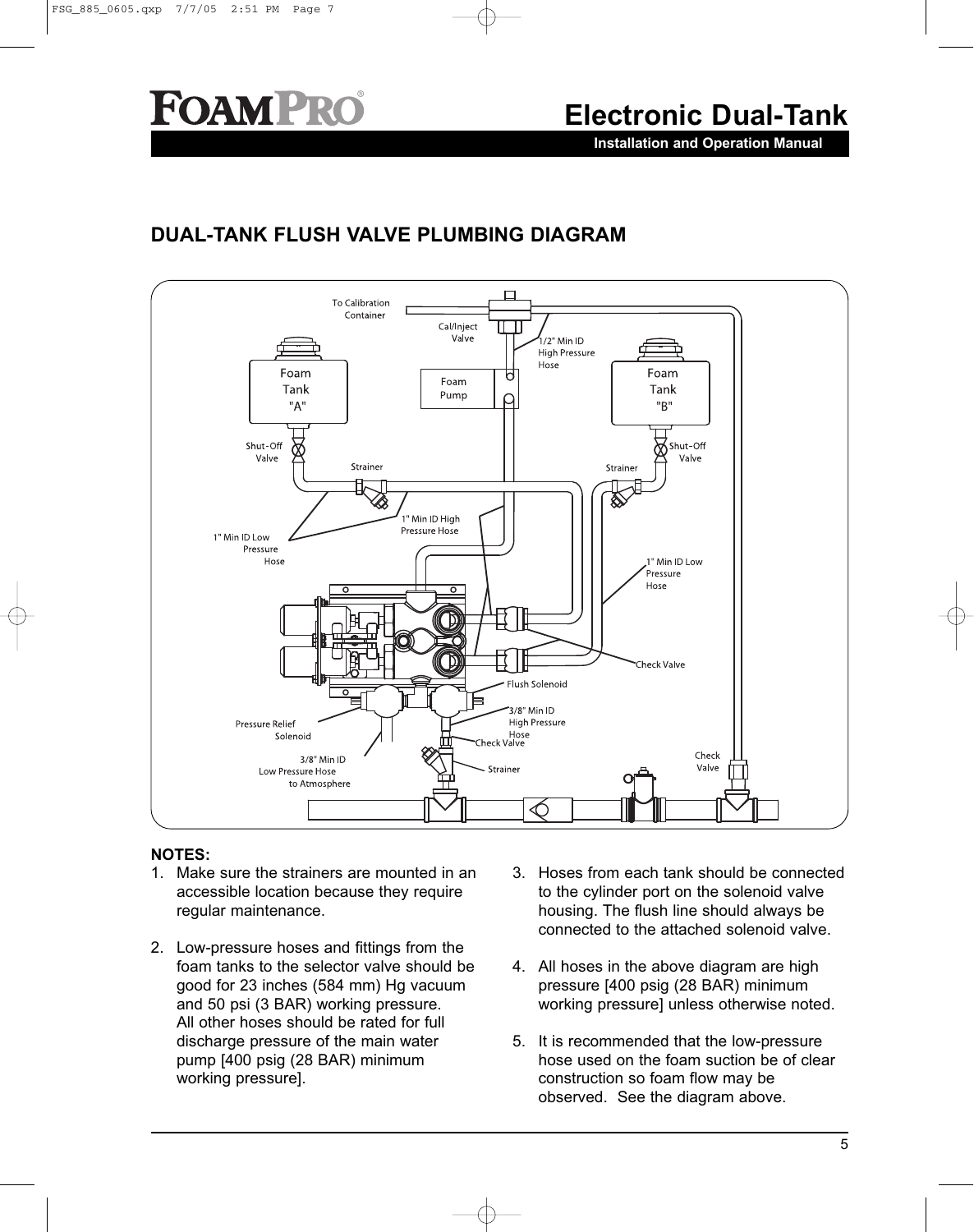## **Electronic Dual-Tank**

**Installation and Operation Manual**

# **ELECTRONIC COMPONENT 7 INSTALLATION AND HOOK-UP**

The diagram on Page 8 shows how to wire the electrical components. The Dual-Tank system draws less than 5 amps.

Locate and mount the control module in an area on the apparatus that is readily accessible. The mounting dimensions are provided in the diagram on Page 7. Although the control module is designed to be watertight, it must be mounted away from water and road spray to avoid excessive electrical terminal corrosion.

Use of standard 14 AWG automotive wire that is grease and fuel resistant is recommended. For power lines to solenoid control blocks, use 10 or 12 gauge wire. When connecting the wires to the terminals, remove only 1/4 inch of the insulation from the end of the wire. Support all wiring to prevent short circuits at the terminal block.

Provide a 7 amp fused circuit from a relay connected to the fire pump switch. Installed in this manner, the EDT system will only cycle through the FLUSH mode when the fire pump is engaged. If not installed in this manner, the EDT system will cycle through the FLUSH mode every time the apparatus is powered up, causing a loss of foam or flush water to accumulate under the apparatus. This may cause the apparatus floor to become slippery and waste foam concentrate.

If not wired to the fire pump switch as described, a main separate fused ON/OFF switch may be provided to power up the EDT system.

**CAUTION:** Low battery voltage or voltage drop can cause the system to shift tanks momentarily. Provide power from a master switch terminal. Accessories such as pump primers and lights can cause voltage drops when activated. Do not place such accessories on the same circuit.



Radios, faxes and other electrical equipment can cause power line interference. Use filters or capacitors as required to ensure that a "clean" appropriate 12 V DC or 24 V DC power source is available for the Dual-Tank control module.

An optional flush indicator lamp may be installed to provide positive indication of flush functions. (See diagram on Page 8).

#### **FOAM TANK LOW-LEVEL SENSOR**

A foam tank low-level sensor must be mounted into the bottom of each foam tank to monitor low concentrate condition. The sensor has 1/8 inch NPT threads. Mount the sensor in the bottom of the foam tank in an upright position. Use suitable sealant to prevent concentrate leakage. There must be room under the tank to route the cable back to the pump/motor base unit.

When the bottom of the tank is not accessible. the low-level sensor float switches can be hung from a long nipple attached to the top of the tank. Make sure the nipple is strong enough to withstand the force of sloshing foam when the vehicle is in motion. Since wire connections must be made inside the nipple, a 3/8 inch NPT nipple with a 3/8 x 1/8 inch NPT reducer at the lower end is the minimum recommended size.

Check the low-level sensor with a powered test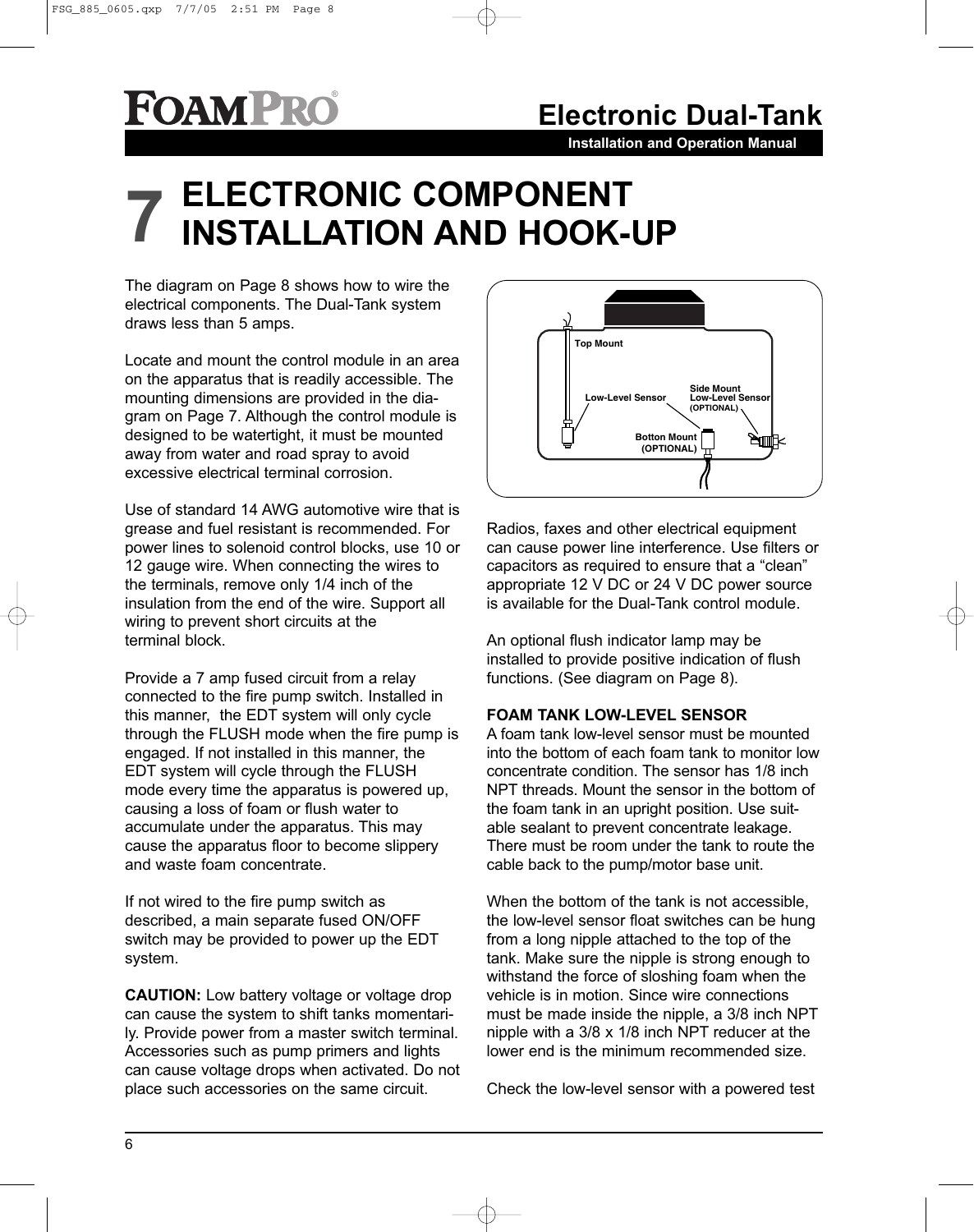### **Electronic Dual-Tank**

**Installation and Operation Manual**

light. With no foam in the tank, the switch contacts should be closed and the test light should be on. If this is not the case, remove the clip from the end of the low-tank sensor. Remove the float and reinstall 180° out of position. Reinstall clip. Retest the switch to ensure it is working properly.

A side-mount, low-level sensor is available to be used if both the top and bottom of the foam tank is not accessible. The side-mount, low-level sensor has 1/2 inch NPT threads and must be installed as close to the bottom of the foam tank as possible. After installation, the

sensor must be sealed with a suitable sealant to prevent concentrate leakage. Check the sidemount, low-level sensor with a powered test light. With no foam in the tank, the light should be on. If the light does not come on, reposition the switch until the test light is on. Reseal the switch to prevent concentrate leakage after the switch is in the proper position.

**NOTE:** Install low-level sensor not to interfere with tank discharge.

**NOTE:** Failure to install low-tank switches will void the FoamPro warranty.

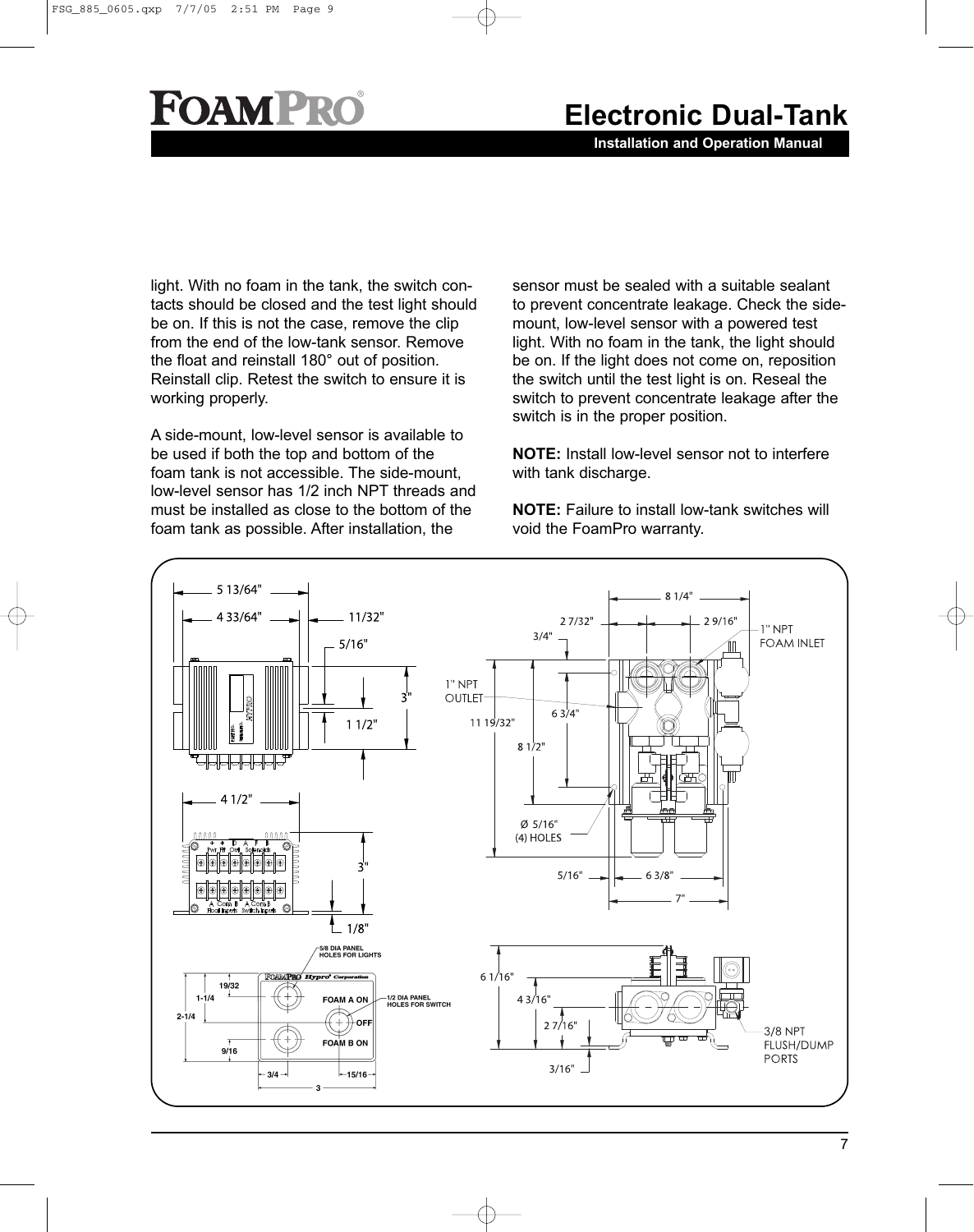## **Electronic Dual-Tank**

**Installation and Operation Manual**

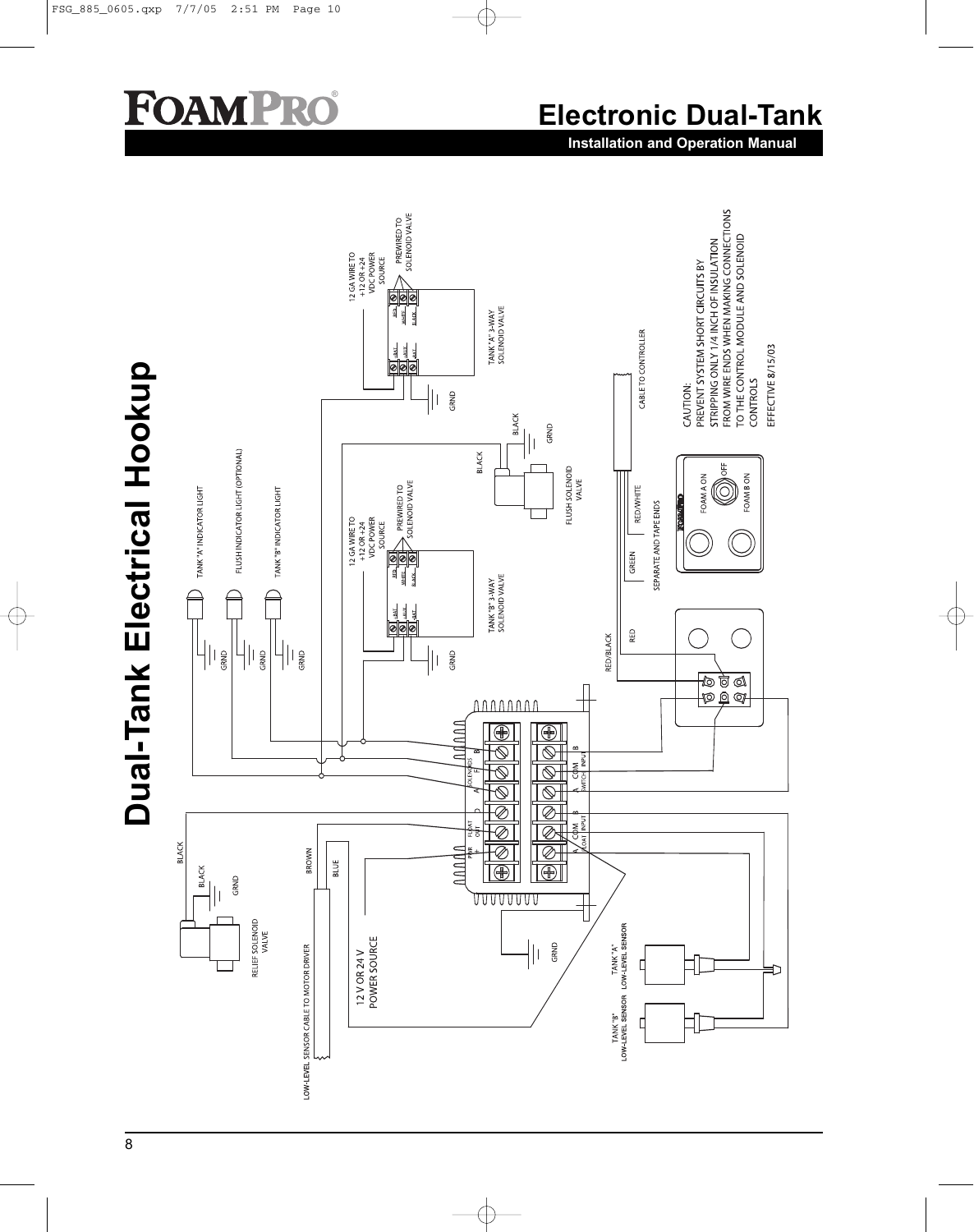**Installation and Operation Manual**

# **8 OPERATING INSTRUCTIONS**

Select the desired foam tank using the toggle switch. A flush cycle will occur for 8 seconds when switching between tanks or when the system is powered up in a tank position. This cycle consists of a 7 second flush and a 1 second pressure relief dump. Flush is activated for approximately 1 minute when the switch is in the "off" or flush (center) position.

Vacuum tests should be performed with the selector in the off position to avoid foam concentrate from being drawn into the water pump. Check strainers regularly for excessive contaminants.

**NOTE:** Close shut-off valves to prevent tank drainage when servicing strainers. Make sure valves are open and the foam pump primed prior to operating foam system. Priming is made easier by switching the CAL/INJECT valve on the FoamPro to the Calibrate position while the foam pump is operating, allowing air to escape from the foam pump and piping. When foam appears at the CAL/INJECT valve, switch the valve back to the inject position to begin proportioning.

**NOTE:** When the controller default is *not* set to "DUAL. T," the A/B tank switch will start and stop when switching to the "B" tank. See your system installation and operation manual for changing the defaults.

# **9 TROUBLESHOOTING**

Most Electronic Dual-Tank System problems can be traced to faulty wiring. Follow the diagrams carefully and check all connections. Make sure constant 12 V DC or 24 V DC power is supplied and solid, clean ground connections are made. Excessive electrical interference or momentary low voltage on the power line can cause erratic operation. A capacitor or filter on the power line will help to prevent power interference from affecting the control module. Make sure a "clean" appropriate power supply is available and dedicated to the control module of the Dual-Tank system.

Valves may be checked by applying power directly to each. Valves should actuate immediately upon application of power and reset when power is removed.

Often strainers on a new installation will clog immediately due to excessive debris in the

foam tank and hoses from assembly. If strainers are clear and foam flow rate is low, debris may have become lodged in valves during assembly. Remove hose assemblies and carefully check valves for debris or obstructions that could block flow. Make sure all strainers are kept clear.

A vertical-mounted (from top or bottom of the tank) foam tank low-level sensor that has the float installed upside down will show a low concentrate reading (LO CON) on the FoamPro display even with a full tank. In this situation, remove the clip, turn the float 180° and reinstall the clip. Recheck the sensor.

Low voltage can cause the system to switch to flush intermittently. The system requires the appropriate constant voltage (12 V DC or 24 V DC) to operate properly. Make sure other accessories are not on the same line causing voltage drop power problems.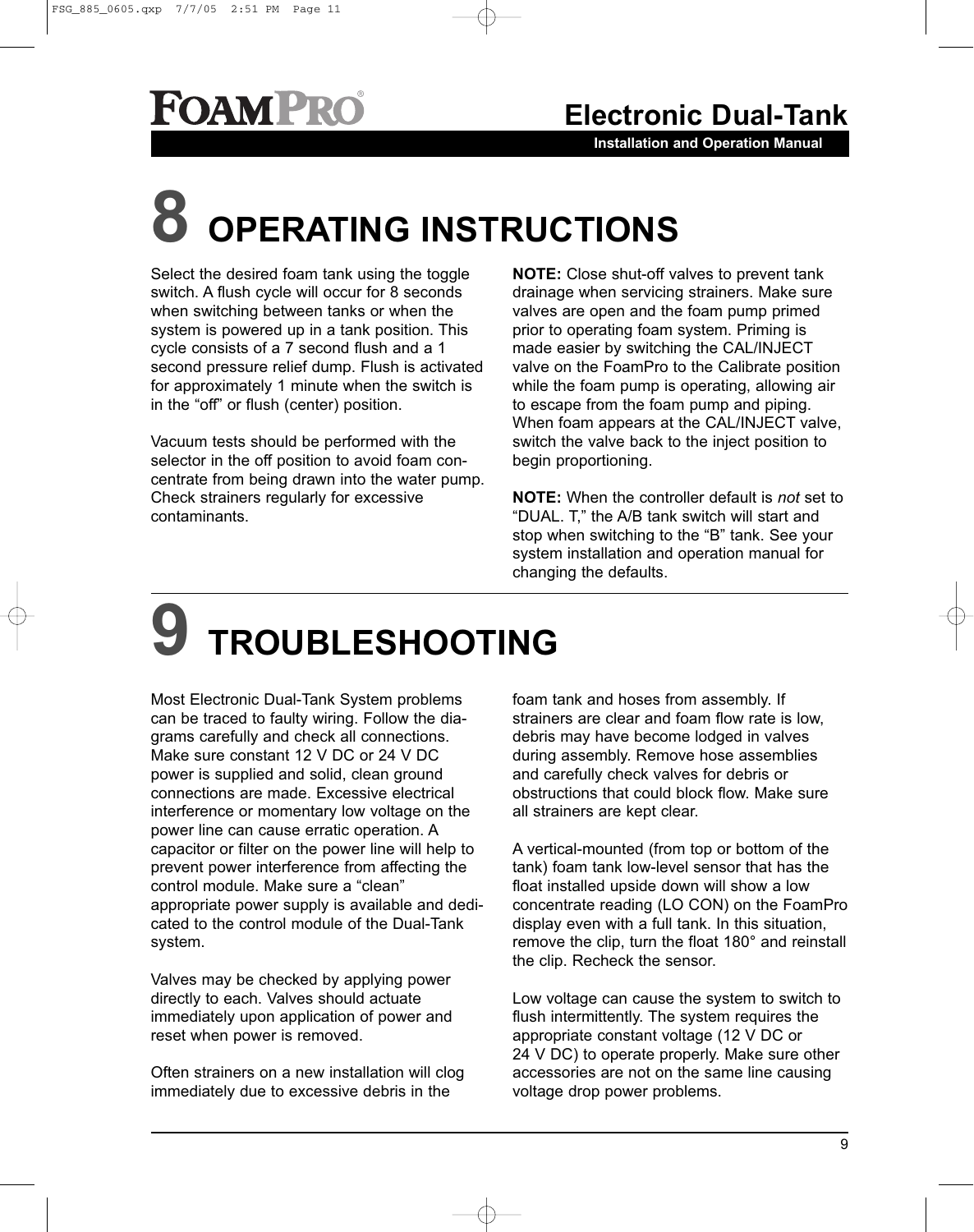**Electronic Dual-Tank**

**Installation and Operation Manual**

# **10 PARTS IDENTIFICATION**



| Ref. | Part No.         | <b>Description</b>                     |
|------|------------------|----------------------------------------|
| 1    | 2530-0050        | Switch, Toggle                         |
| 2    | 2530-0053 (12 V) | Lamp Assembly (two)                    |
| 2    | 2530-0099 (24 V) | Lamp Assembly (two)                    |
| 3    | 6032-0011        | Placard                                |
| 4    | 2527-0077        | 2-tank Electronics Module              |
| 5    | 3435-0102        | Dual-Tank Selector Valve Assy. - 12VDC |
| 5    | 3435-0103        | Dual-Tank Selector Valve Assy. - 24VDC |
| 6    | 3350-0136        | Line Strainer (one), 1" Ports          |
| 7    | 2520-0040R       | Control Cable Interface                |
| 8    | 3430-0624        | Flush Check Valve and Line Strainer    |
| 9    | 3320-0044        | 1" Foam Tank Line Check Valve (two)    |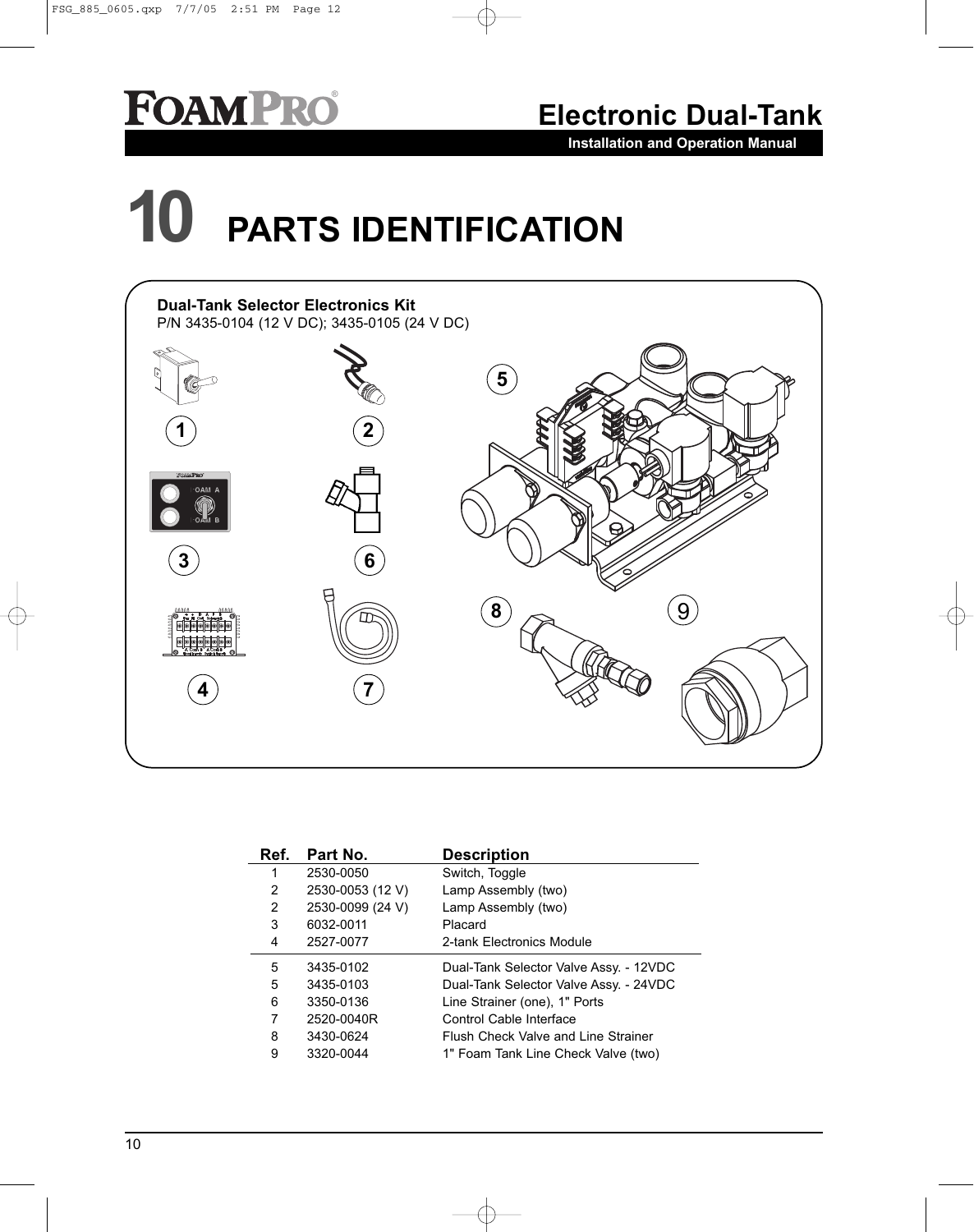

### **Electronic Dual-Tank**

**Installation and Operation Manual**

#### **• N O T E S •**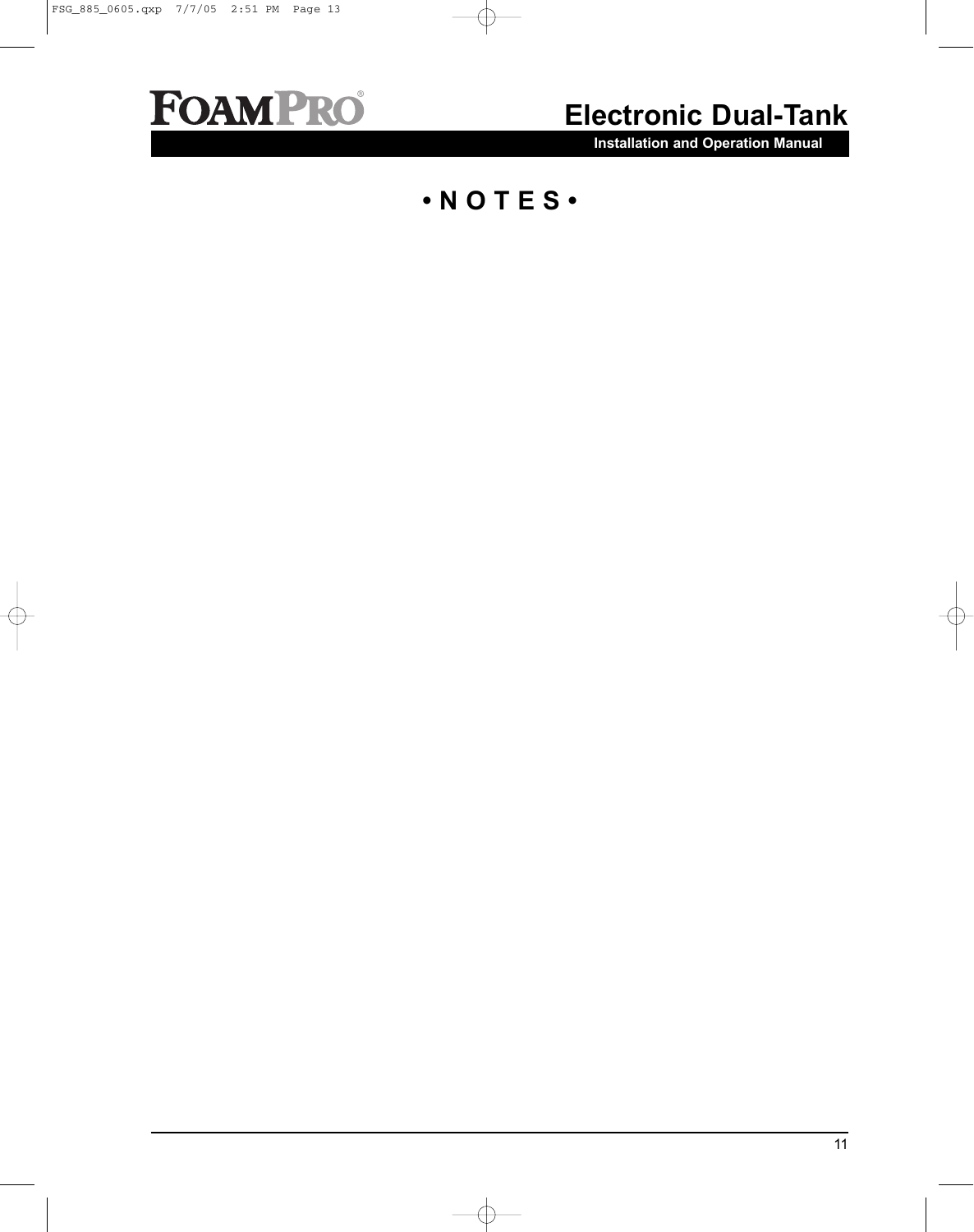

### **Electronic Dual-Tank**

**Installation and Operation Manual**

**• N O T E S •**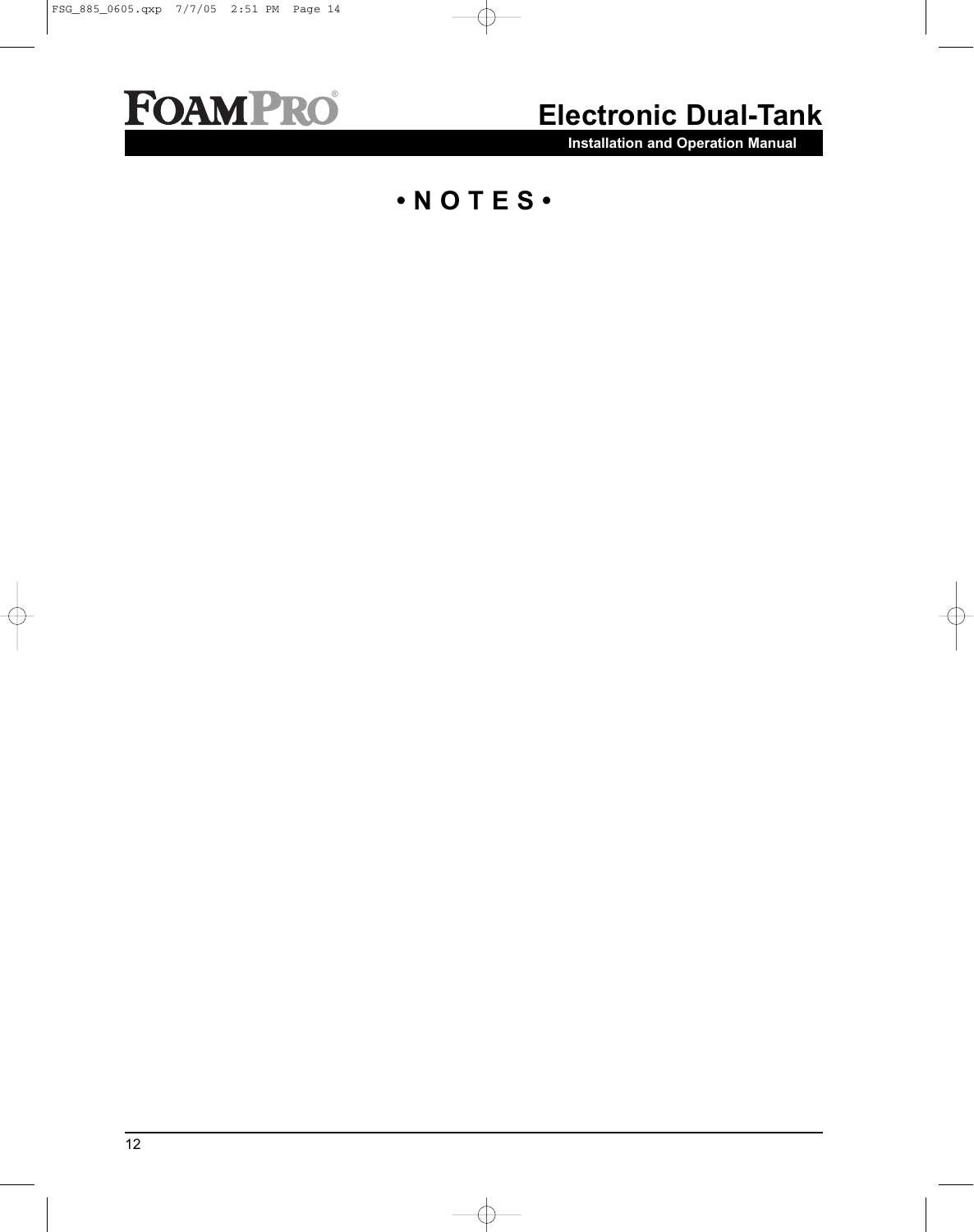

### **Electronic Dual-Tank**

**Installation and Operation Manual**

#### **• N O T E S •**